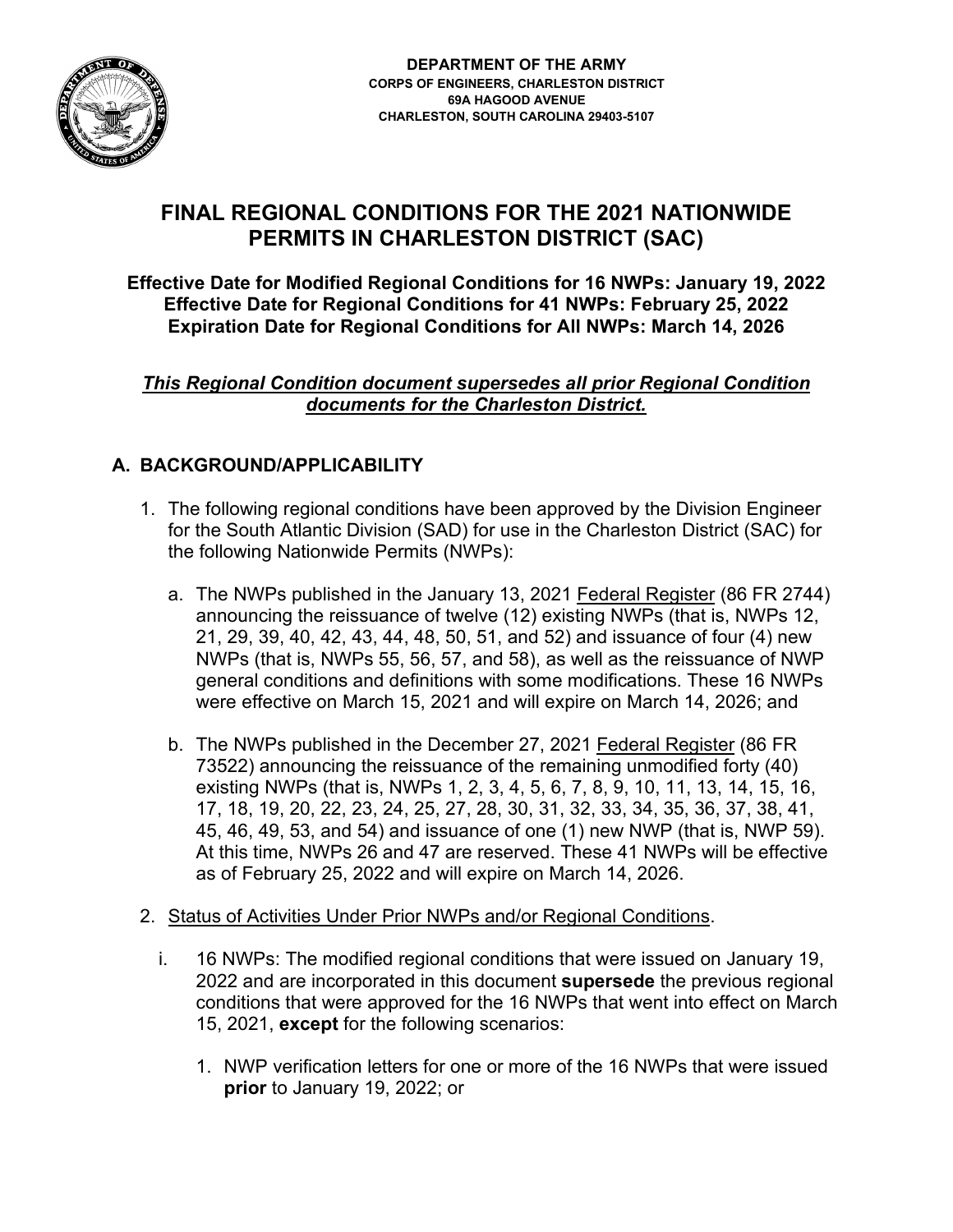- 2. NWP activities that do not require a pre-construction notification  $(PCN)^1$  $(PCN)^1$ , are covered by one or more of the 16 NWPs, and have either commenced, are under contract to commence, or have been completed **prior** to January 19, 2022.
- ii. 40 NWPs: For information about whether an activity can continue under the 2017 versions of the 40 existing NWPs (for example, the status of prior permit verifications and pre-construction notifications) and, accordingly, the 2017 Regional Conditions, see the discussion in the Reissuance and Modification of Nationwide Permits at 86 FR 73522 in Section I.D. on page 73525 or contact the Charleston District Regulatory Office directly.
- 3. The following regional conditions will provide additional protection for the aquatic environment that is necessary to ensure that the NWPs authorize only those activities with no more than minimal adverse environmental effects.
- 4. As specified, under NWP General Condition 27, Regional and Case-By-Case Conditions: The activity must comply with any regional conditions that may have been added by the Division Engineer (see 33 CFR 330.4(e)) and with any casespecific conditions added by the Corps or by the state, Indian Tribe, or U.S. EPA in its Section 401 Water Quality Certification, or by the state in its Coastal Zone Management Act consistency determination.

## **B. EXCLUDED WATERS AND/OR AREAS**

Not applicable.

## **C. REGIONAL CONDITIONS APPLICABLE TO ALL NWPs**

- 1. Use of nationwide permits does not preclude requirements to obtain all other applicable Federal, State, county, and local government authorizations.
- 2. NWP activities are not authorized in areas known or suspected to have sediment contamination, with the exception of the following: (1) activities authorized by NWP 38; (2) activities authorized by NWP 53 when used in combination with NWP 38; (3) sediment sampling for dredging projects authorized by NWP 6; and (4) activities authorized by NWP 20.
- 3. For all proposed activities, both temporary and permanent, that would be located within a FEMA designated floodway, the prospective permittee must submit a PCN to the District Engineer in accordance with General Condition 32.

<span id="page-1-0"></span><sup>1</sup> The acronym "PCN" used throughout this document refers to *Pre-Construction Notification*, as defined in NWP General Condition 32.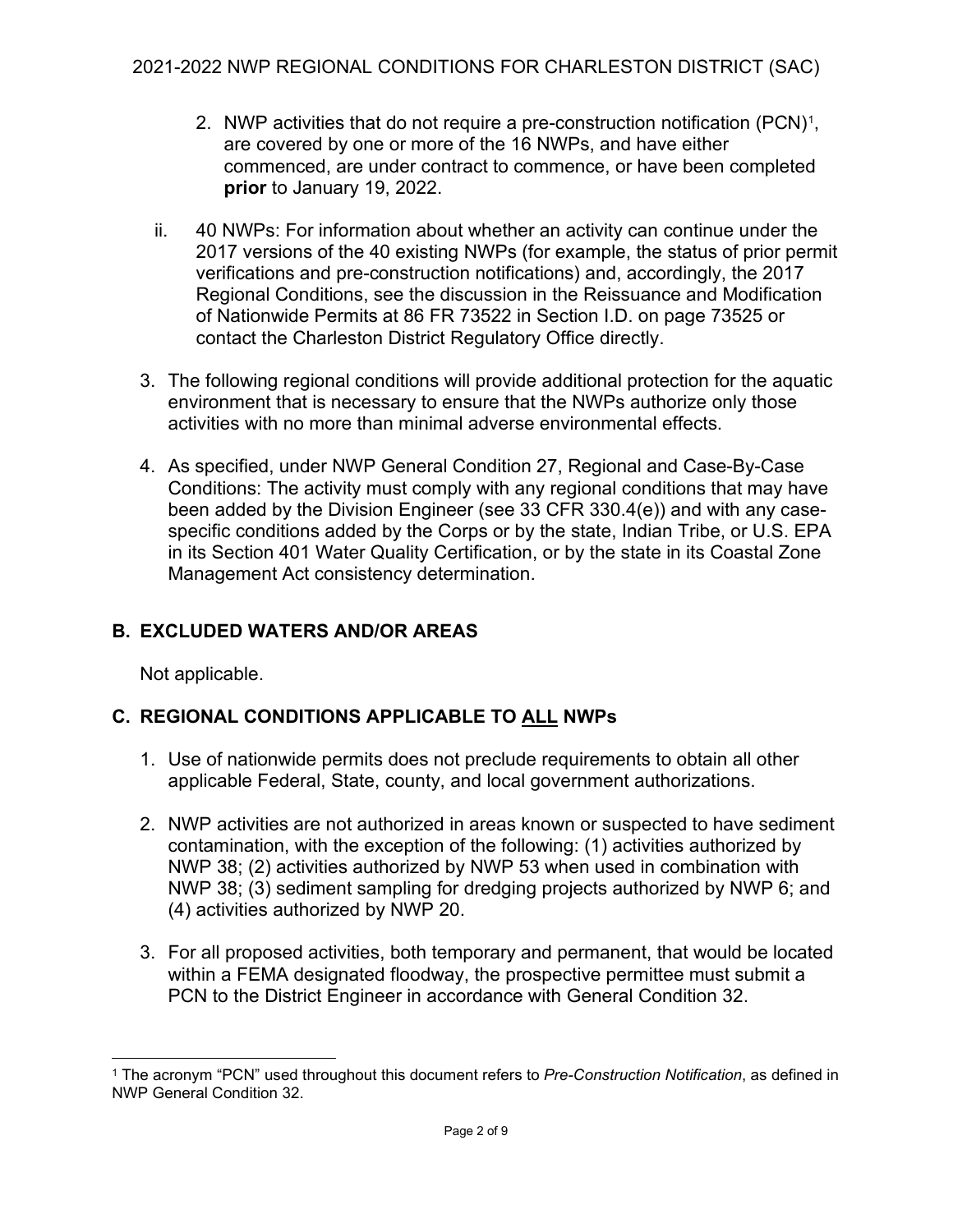- 4. For all NWPs, the prospective permittee must submit a PCN to the District Engineer in accordance with General Conditions 31 and 32, for any activity that would be located in or adjacent to an authorized USACE Civil Works project, including Federal Navigation projects:
	- a. **USACE Civil Works projects:** Buck Creek in Horry County, Eagle Creek in Dorchester County, Kingstree Branch in Williamsburg County, Sawmill Branch in Berkeley and Dorchester Counties, Scotts Creek in Newberry County, Socastee Creek in Horry County and Turkey Creek in Sumter County, Wilson Branch in Chesterfield County, Edisto River in Orangeburg and Dorchester Counties, North Edisto River in Aitken and Orangeburg Counties, Folly Beach in Charleston County, Hunting Island Beach, waste water treatment plant and water line in Beaufort County, Myrtle Beach in Georgetown and Horry County, Pawleys Island Beach in Georgetown County, Edisto Island Beach in Charleston County, Crab Bank in Charleston County, Morris Island Lighthouse in Charleston County, Miller Corner Disposal area Phragmites Control in Georgetown County, Cape Marsh Management area (Santee Coastal Reserve) in Charleston County, Murphy Island in Charleston County, Pocotaligo River and Swamp in Clarendon and Sumter Counties, Pinopolis Dam in Berkeley County, Battery Pringle in Charleston County, Castle Pinckney in Charleston County, Pompion Hill Chapel along the Cooper River in Berkeley County, Drayton Hall in Charleston County, Indian Bluff in Orangeburg County, Singleton Swash at Shore Drive in Horry County, Turkey Creek Bridge at Pineview Drive in Lancaster, Big Dutchman Creek Bridge at West Oak Drive in Rock Hill, SC, Calabash Branch Bridge at Tom Joye Road in Clover, Blue Branch Bridge at Fortanberry Road in Gaffney, Glenn Creek Bridge at Sulphur Springs Road in Spartanburg County, Cow Castle Creek (Bowman) in Orangeburg County, Cowpen Swamp at Simpson Creek in Horry County, Crabtree Swamp in Horry County, Saluda River (North, South, and Middle Fork) in Greenville County, Shot Pouch Creek in Sumter County, Simpson Creek in Horry County, and Todd Swamp in Horry County.
	- b. **Defined Federal Navigation projects:** Ashley River (0.5 miles east of Hwy 7 bridge downstream to the Atlantic Intracoastal Waterway (AIWW)), Atlantic Intracoastal Waterway ((AIWW) GA/SC line to SC/NC line), Brookgreen Garden Canal, Calabash Creek, Charleston Harbor (including the Cooper River, Town Creek, Shem Creek to Coleman Blvd and Mount Pleasant Channel), Folly River, Georgetown Harbor (Winyah Bay, Sampit River and Bypass Channel), Jeremy Creek, Little River Inlet, Murrells Inlet (Main Creek), Port Royal Harbor, Shipyard River, Savannah River (Below Augusta) and Town Creek McClellanville (i.e., Five Fathoms Creek, AIWW to Bulls Bay).
	- c. **Undefined Federal Navigation projects**: Adams Creek, Archers Creek (From intersection with Beaufort River for 2 miles), Edisto River (River mile 0.00 to 175.0), Great Pee Dee River (Waccamaw River via Bull Creek then to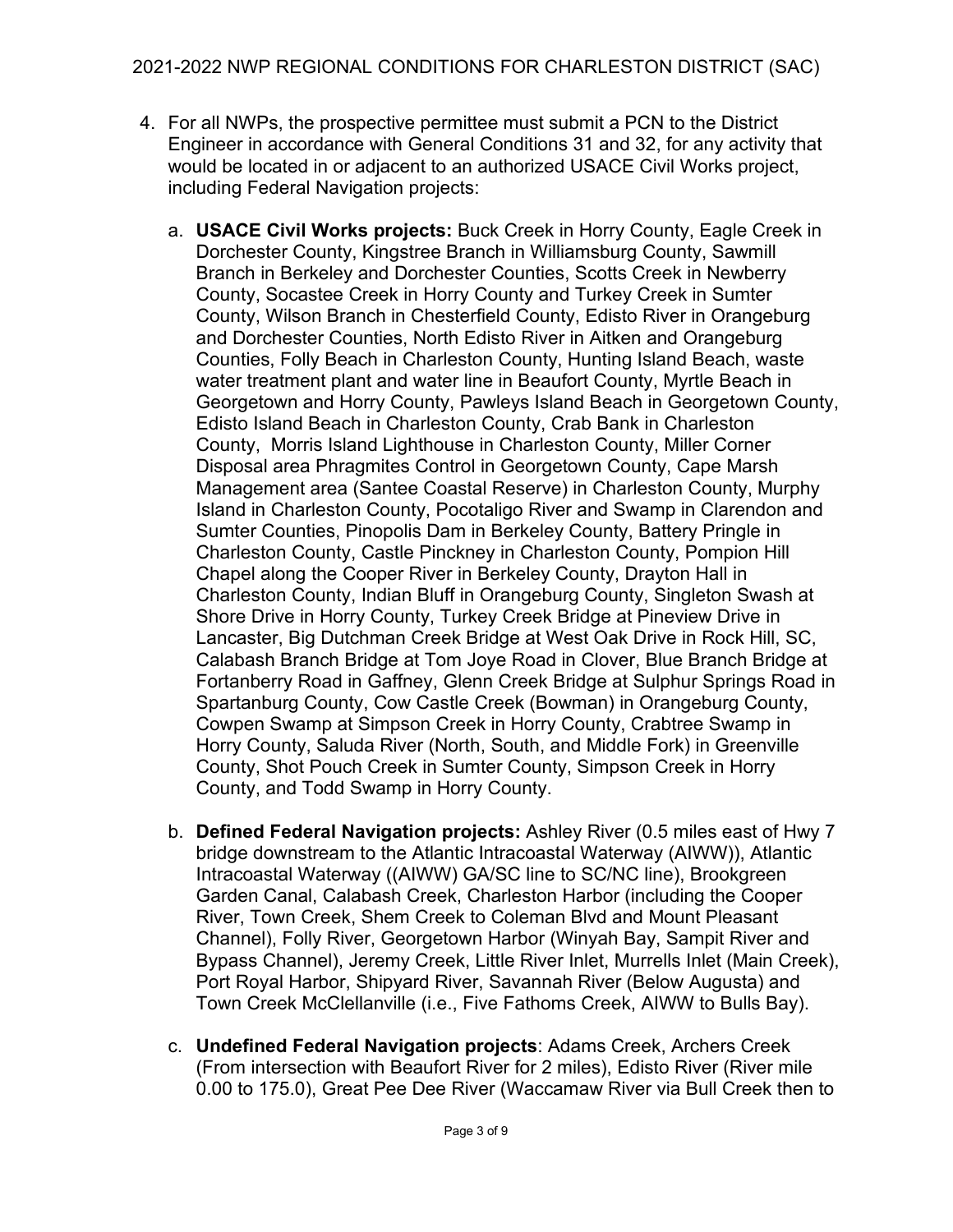Smith Mills, then to Cheraw), Lynches River/Clark Creek (Clark Creek to Lynches River, River Mile 0.0 to 56.0), Mingo Creek (to Hemmingway Bridge), Salkehatchie River (5 miles above Toby's Bluff to Hickory Hill, River mile 20.4 to 62.3), Santee River (Closed to navigation at mile 87 (Santee Dam)), Waccamaw River (river mile 0.0 to 90 (state line)), Wateree River (Mouth to Camden), and Village Creek (Morgan River to Porpoise Fish Co., 2.2 miles).

- 5. For all proposed activities that would be located in or adjacent to an authorized Federal Navigation project, as referenced in Regional Condition C.4.b, the project drawings must include the following information: (1) State Plane Coordinates (NAD 1983) for a minimum of two corners of each structure or fill where it is closest to the Federal channel; (2) the distance from the watermost edge of the proposed structure or fill to the nearest edge of the Federal channel; and (3) Mean Low Water line and the Mean High Water line.
- 6. For all NWPs requiring a PCN and when the activity involves the discharge of dredged or fill material into waters of the U.S. associated with mechanized land clearing that results in the permanent conversion of forested or scrub-shrub wetlands to herbaceous wetlands, the PCN should include the following information: (1) a written description and/or drawings of the proposed conversion activity and (2) acreage of the permanent conversion.

## **D. REGIONAL CONDITIONS APPLICABLE TO SPECIFIC NWPs**

- 1. For NWP 3, paragraph (a) activities, the prospective permittee must submit a PCN to the District Engineer in accordance with General Condition #32 for the repair, rehabilitation or replacement of existing utility lines, which include electric lines and/or telecommunication lines, constructed over navigable waters of the United States (i.e., Section 10 waters), and existing utility lines, electric lines, telecommunication lines and/or pipelines routed in or under navigable waters of the United States (i.e., Section 10 waters), even if no discharge of dredged or fill material occurs.
- 2. For NWP 3, the prospective permittee must submit a PCN to the District Engineer in accordance with General Condition 32, for maintenance activities related to stormwater management that would occur in tidal waters, including tidal wetlands.
- 3. For NWPs 3, 11, 12, 13, 14, 15, 20, 22, 33, 57, 58, and 59, temporary structures, fills, and/or work, including the use of temporary mats, are authorized for the minimum amount of time necessary to accomplish the work, which shall not exceed a period of 180 days without additional Corps approval. **However, temporary sidecast material authorized by NWPs 12, 57, or 58 cannot ever exceed a period of 180 days.** The temporary structures, fills, and/or work, including the use of temporary mats, shall be removed as soon as the work is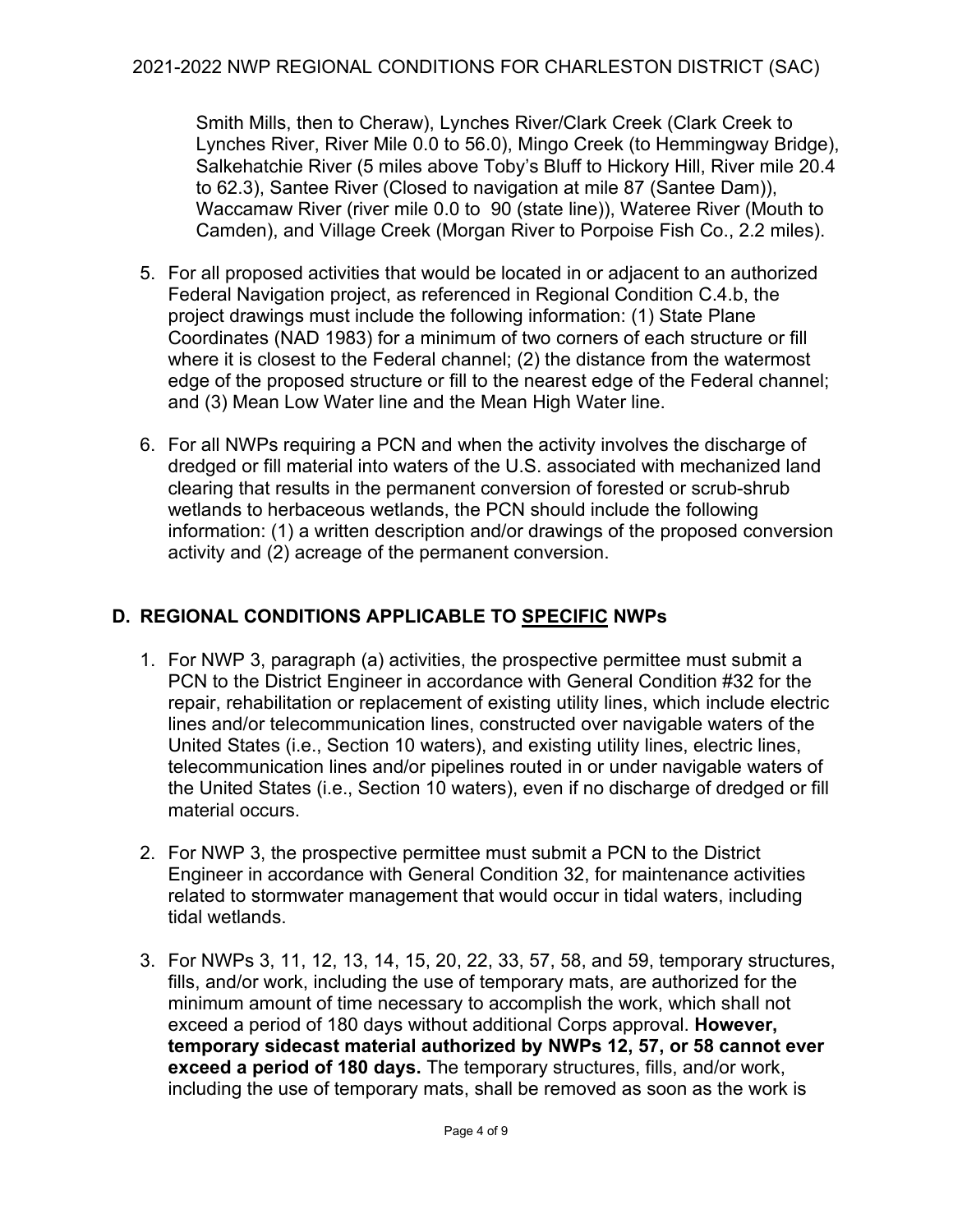complete and the disturbed areas be restored to pre-construction contours and conditions. The temporary mats include timber mats, metal, synthetic and/or artificial mats, or other materials that may serve the purpose of mats.

- 4. For NWPs 3, 11, 12, 13, 14, 15, 20, 22, 33, 57, 58 and 59 that require PCNs and when the activity involves temporary structures, fills, and/or work, including the use of temporary mats, the PCN should include the following information: (1) a written description and/or drawings of the proposed temporary activities that will be used during project construction; (2) the timeframe that the proposed temporary activities will be in place; and (3) specifications of how preconstruction contours will be re-established and verified after construction. Temporary mats include timber mats, metal, synthetic and/or artificial mats, or other materials that may serve the purpose of mats.
- 5. For NWPs 7, 12, 14, 16, 17, 21, 29, 31, 35, 39, 40, 42, 43, 44, 49, 50, 51, 52, 57 and 58 in accordance with General Condition 22(a) and for NWPs 3, 8, 10, 13, 15, 18, 19, 22, 23, 25, 27, 28, 30, 33, 34, 36, 37, 38 and 54, in accordance with General Condition 22(b), the ACE Basin National Estuarine Research Reserve and the North Inlet Winyah Bay National Estuarine Research Reserve are Designated Critical Resource Waters. Activities described in the NWPs listed herein are subject to the limitations and/or PCN requirements listed in General Condition 22 (a) and (b).
- 6. For NWPs 7 and 58 activities that involve intake structures, the associated intake structure must be screened to prevent entrainment of juvenile and larval organisms, and the inflow velocity of the associated intake structures cannot exceed 0.5 feet/second.
- 7. For NWPs 12, 57 and 58 activities that involve horizontal directional drilling beneath navigable waters of the United States (i.e., Section 10 waters), the PCN should include a proposed remediation plan (i.e., frac-out plan).
- 8. For NWPs 12, 14, 29, 39, 46, 51, 52, 57 and 58 activities that involve crossings, all culverts must be adequately sized to maintain flow. For these activities that require submittal of a PCN, the PCN should include the minimum size of and number of culvert/pipes that are proposed.
- 9. For NWPs 12, 14, 18, 43, 51, 57 and 58, the prospective permittee must submit a PCN to the District Engineer in accordance with General Condition #32, for activities that involve the loss of greater than 0.005 acre of stream bed.
- 10. For NWPs 12, 14, 18, 21, 29, 39, 40, 42, 43, 44, 50, 51, 52, 57, 58 and 59, activities that involve the loss of greater than 0.005 acre of stream bed, compensatory mitigation will be required and the PCN should include a compensatory mitigation plan.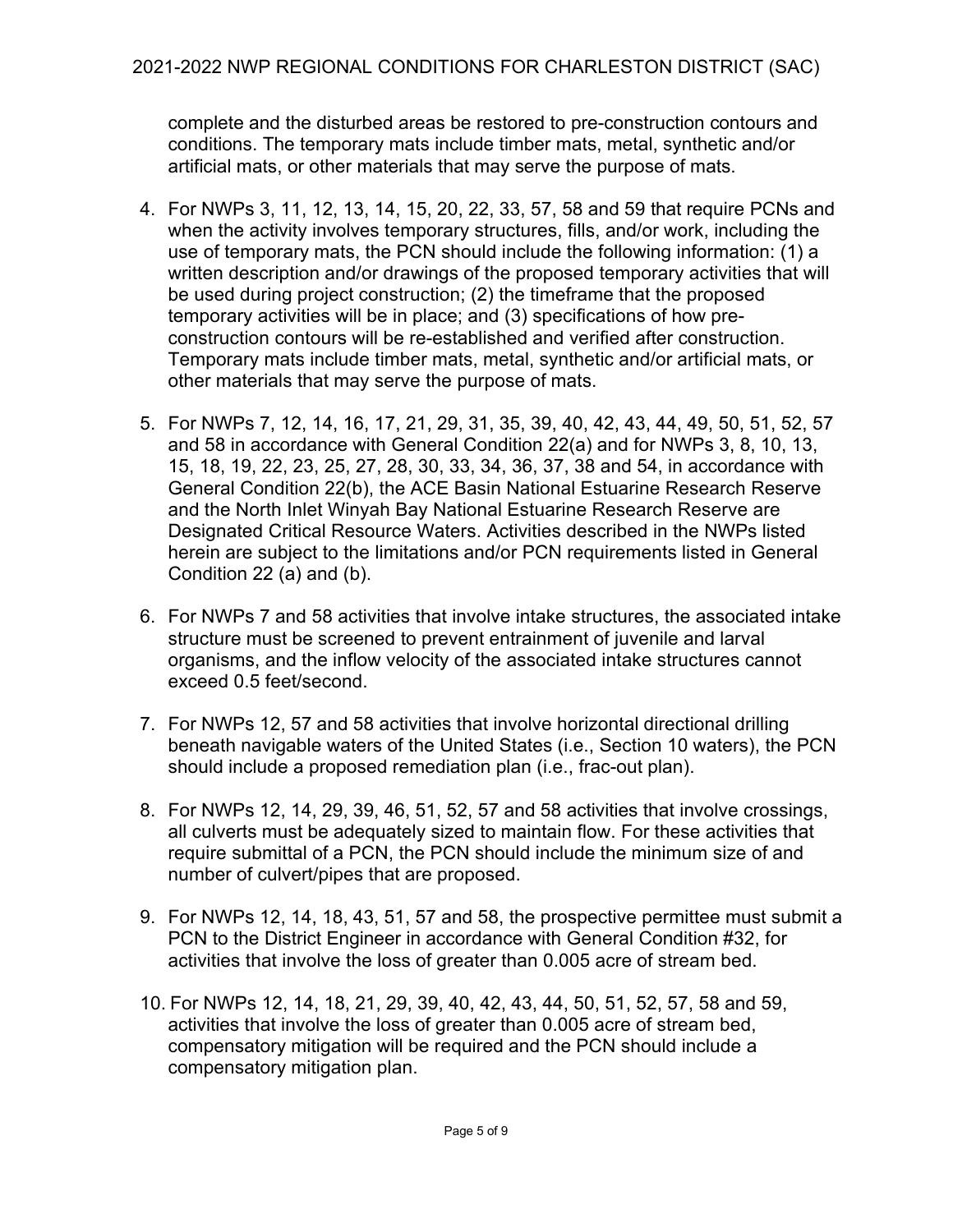- 11.For NWPs 12, 14, 18, 21, 27, 29, 39, 40, 42, 43, 44, 50, 51, 52, 57, 58, and 59, the discharge cannot cause the loss of greater than 0.05 acre of stream bed.
- 12.For NWPs 29 and 39, the discharges of dredged or fill material for the construction of stormwater management facilities in perennial streams are not authorized.
- 13.For NWP 33, the prospective permittee must submit a PCN to the District Engineer, in accordance with General Condition #32, for temporary construction, access, and dewatering activities that impact greater than 0.1 acre of non-tidal waters of the United States, including wetlands. In addition, the PCN should include a restoration plan.
- 14.For existing NWP 48 activities that involve changing from bottom culture to floating or suspended culture OR proposed NWP 48 activities that involve floating or suspended culture, the prospective permittee must submit a PCN to the District Engineer in accordance with General Condition #32.
- 15.For proposed NWP 48 activities involving floating or suspended culture and/or proposed NWPs 55 and 56 activities that will occur adjacent to property that is not owned by the prospective permittee, the PCN should include the following information:
	- a. A map or depiction that shows the adjacent property(ies) and adjacent property owners' contact information. Note: This information may be obtained online from the applicable county's tax information pages.
	- b. A signed letter(s) of "no objection" to the proposed mariculture activity from each of the adjacent property owner(s). Each letter shall include the name, mailing address, property address, property Tax Map Parcel (TMS) number, and signature of the property owner. Or, if the prospective permittee is unable to obtain a letter(s) of "no objection", the Corps will notify the adjacent property owner(s) of the proposed project by letter wherein the adjacent property owner will be given 15 days to provide comments.
- 16. For NWP 53, the PCN should include a Tier I evaluation, in accordance with the Inland Testing Manual, for the project area immediately upstream of the lowhead dam. If the Tier I evaluation indicates contaminated sediments are present, a Tier II evaluation may be required.
- 17.The prospective permittee is advised of the following for activities under any NWP for which (1) the 401 Water Quality Certifications (WQC) were denied (see F.1.a), and/or (2) activities under the NWP were found to be inconsistent with the S.C. Coastal Zone Management Program and, therefore, concurrence with the Coastal Zone Consistency determination was denied (see F.2.a), and/or (3) the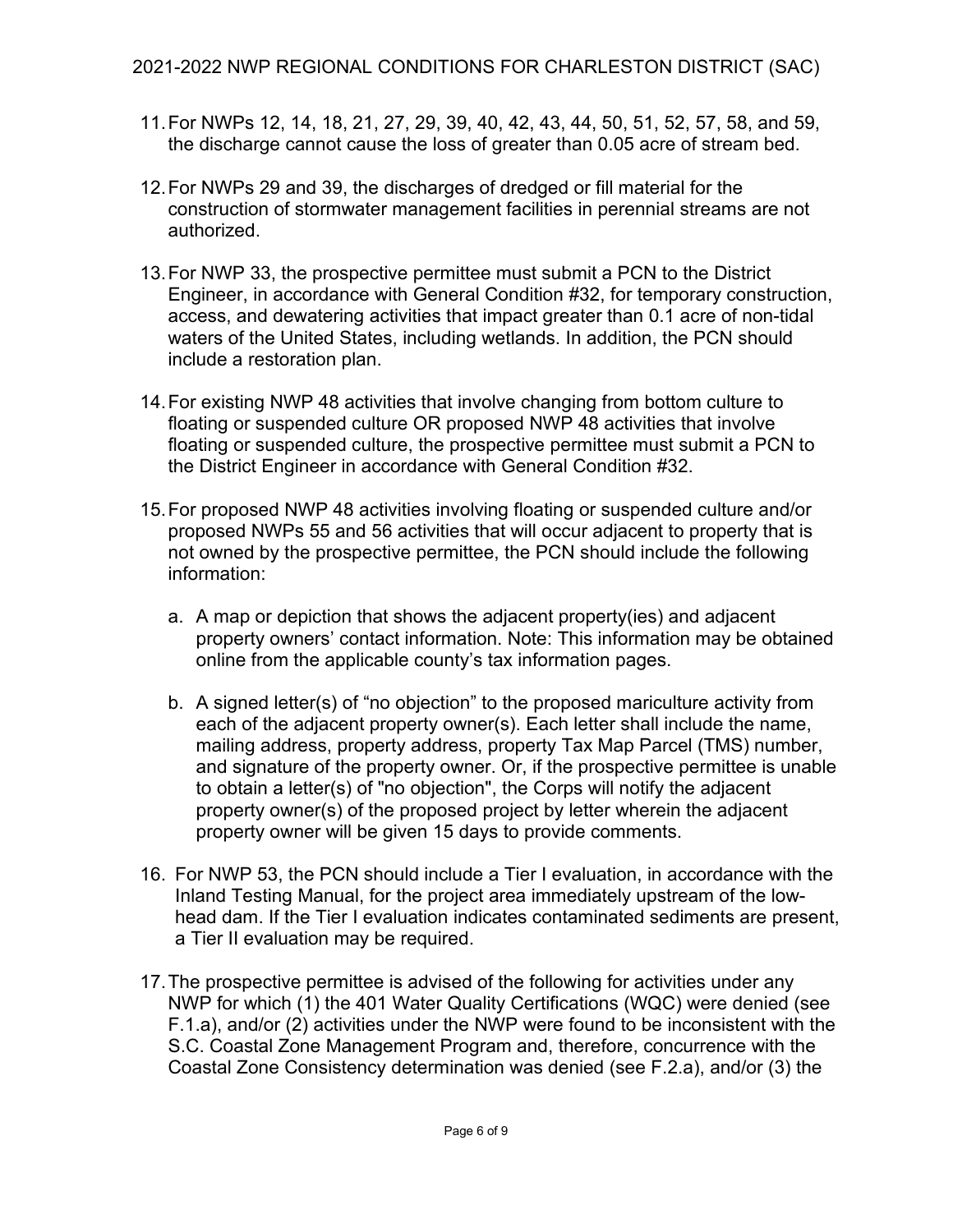proposed activity is located in one of the "Critical Areas" of the Coastal Zone (see F.3):

- a. For NWPs 12, 14, 16, 17, 21, 23, 29, 34, 39, 44, 46, 49, 50, 54, 57, 58 and 59 where WQC was denied, the prospective permittee should provide to the Corps a copy of the Individual WQC or evidence demonstrating a waiver was granted.
- b. For NWPs 12, 14, 16, 17, 21, 23, 24, 29, 34, 35, 39, 42, 44, 46, 49, 50, 51, 55, 56, 57, 58 and 59 where concurrence with the Coastal Zone Consistency was denied, the prospective permittee should provide to the Corps a copy of the Individual CZC Concurrence or presumed concurrence for the proposed activity.
- c. For all NWPs in any of the "Critical Areas" of the Coastal Zone, an Individual Critical Area permit is required (see F.3). Therefore, the prospective permittee should provide a copy of the Individual Critical Area permit to the Corps for the proposed activity.

Note: For WQC conditions on activities under NWPs 43, 51, and 52, see F.1.b. For Coastal Zone Consistency conditions on activities under NWPs 43 and 52, see F.2.b.

18. For NWPs 12, 57 and 58, the prospective permittee must submit a PCN to the District Engineer in accordance with General Condition 32 if the activity involves the discharge of dredged or fill material into waters of the U.S. associated with mechanized land clearing that results in the permanent conversion of forested or scrub-shrub wetlands to herbaceous wetlands for a maintained right-of-way.

## **E. ACTIVITY SPECIFIC REGIONAL CONDITIONS**

Not applicable.

## **F. SECTION 401 WATER QUALITY CERTIFICATION (WQC) AND/OR COASTAL ZONE MANAGEMENT ACT (CZMA) CONSISTENCY DETERMINATION SUMMARY AND APPLICABLE CONDITIONS**

- 1. **Water Quality Certification (WQC)**
	- a. **WQC Denied**

The Water Quality Certifications (WQC) for the following NWPs are denied; therefore, an Individual WQC, or evidence demonstrating a waiver was granted, from the South Carolina Department of Health and Environmental Control (SCDHEC) will be required for authorization under these NWPs: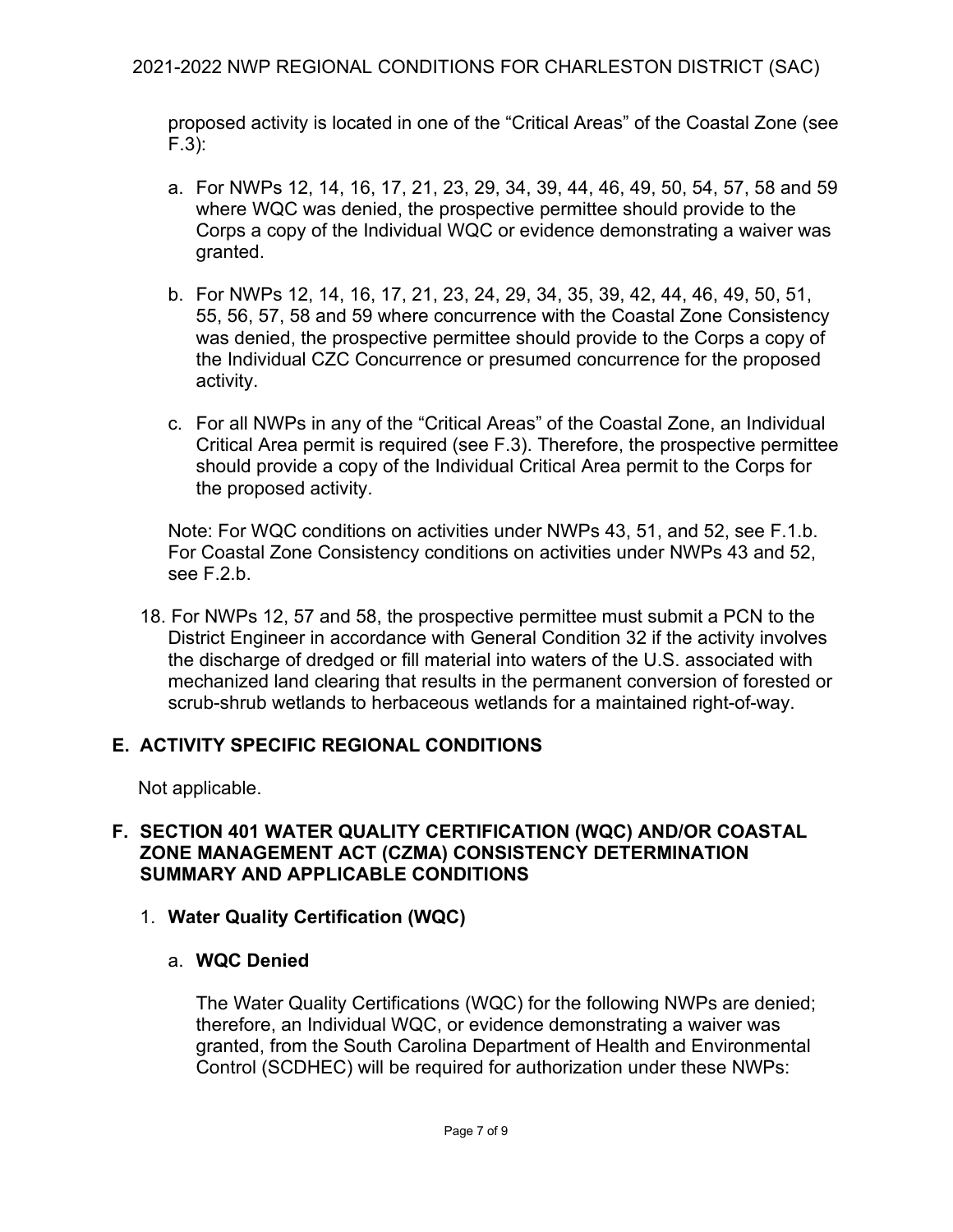NWPs 12, 14, 16, 17, 21, 23, 29, 34, 39, 44, 46, 49, 50, 54, 57, 58 and 59.

#### b. **WQC Granted With Conditions**

The following WQC Conditions, as stated in the SCDHEC's Notice of Department Decision dated November 25, 2020, are also considered 2021 NWP Regional Conditions:

- i. For NWP 43, "Activities authorized by this certification are limited to maintenance of existing facilities, such as stormwater ponds, detention and retention basins, water control structures, outfall structures, emergency spillways, and existing ponds, that are proposed for use as water quantity or volume control. This NWP cannot be used for existing ponds that are proposed to be converted into water quality treatment facilities, such as sediment basins, sediment traps, or other similar structures."
- ii. For NWP 51, "This NWP is not certified for activities that cause the loss of more than 300 linear feet of stream bed."
- iii. For NWP 52, "This NWP is not certified for activities that cause the loss of more than 300 linear feet of stream bed."

#### c. **WQC Granted Without Conditions**

The WQCs for NWPs 3, 4, 5, 6, 7, 13, 15, 18, 19, 20, 22, 25, 27, 30, 31, 32, 33, 36, 37, 38, 40, 41, 42, 45, 48 and 53 were granted without conditions.

#### d. **No WQC Required**

NWPs 1, 2, 8, 9, 10, 11, 24, 28, 35, 55 and 56 do not require WQCs.

#### 2. **Coastal Zone Consistency (CZC)**

#### a. **CZC Concurrence Denied**

The following NWPs were found to be inconsistent with the S.C. Coastal Zone Management Program; thus, the CZC concurrence is denied and an Individual CZC concurrence, or presumed concurrence for the proposed activity, will be required for these NWPs:

NWPs 12, 14, 16, 17, 21, 23, 24, 29, 34, 35, 39, 42, 44, 46, 49, 50, 51, 54, 55, 56, 57, 58 and 59.

#### b. **CZC Concurrence Granted With Conditions**